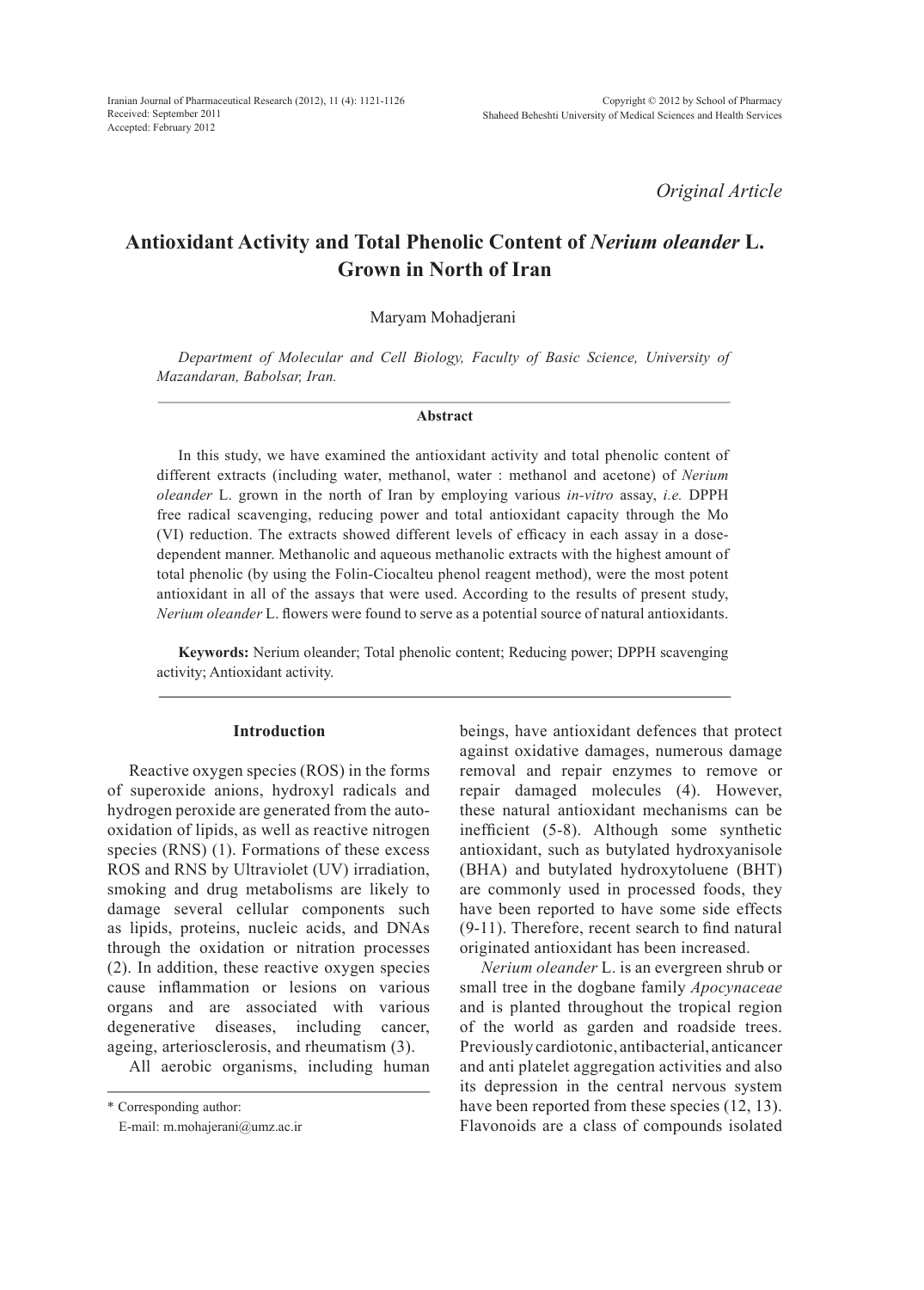in large quantities from genus of *Nerium*. Flavonoids account for approximately two thirds of the phenolics in our diet as well as a high percentage of the secondary metabolites in *Nerium oleander* (14). There is also a report on antioxidant activity of essential oil of *Nerium oleander* flower (15).

However, owing to the differing antioxidant potential of compounds with different polarities in complex samples, all methods for assessing the antioxidant capacity of these samples are strongly affected by solvents extraction. The purpose of this study was to determine the total phenolic content and the antioxidant activity of water, methanol, water : methanol and acetone extracts of the leaves and flowers of *Nerium oleander* by employing various *invitro* methods including the reducing power, total antioxidant capacity and 2,2-diphenyl-1-picrylhydrazyl (DPPH) radical scavenging activity.

## **Experimental**

# *Chemicals*

All chemicals and solvents used were of analytical grade. Folin-Ciocalteu reagent, 1,1-diphenyl-2-picrylhydrazyl (DPPH), potassium ferricyanide, trichloroacetic acid, ferric chloride, Butylated hydroxyanisole (BHA), ascorbic acid, gallic acid, sodium phosphate dibasic, and sulfuric acid were purchased either by Sigma chemical or Merck Co. The aerial parts of *Nerium oleander* were collected from Babolsar in September 2010 and identified by Dr. A. Naghinezhad. A voucher specimen is deposited in the herbarium of the University of Mazandaran (Nr. 1500).

## *Extraction procedures*

The extraction from dried and finely powdered leaves and flowers of *Nerium oleander* were carried out using four different solvents to compare the effect of extraction solvents on the total phenolic content, reducing power, radical scavenging and antioxidant activity. These solvents included methanol, methanol : water  $(50 : 50, v/v)$ , water and acetone. The plant sample (1 g) was extracted with  $3 \times 20$  mL of solvent under stirring at room temperature, till the solvent became colorless. Each extract was centrifuged (3500 rpm; 5 min.) and filtered through Whatman No. 1 filter paper. The filtrates were evaporated to dryness in vacuo at 40°C in a rotavapor. The dried samples of each extract were weighed to determine the yield of soluble constituents and stored at 4°C until use.

## *Determination of total phenolic content*

The total phenolic content of each extract was assessed approximately by using the Folin-Ciocalteu phenol reagent method (16). Briefly, 20 µL of each extract solution was mixed with 1.58 mL distilled water and 100 µL of Folin-Ciocalteu reagent, followed by the addition of 300 µL of  $\text{Na}_2\text{CO}_3$  solution (7%) after 1 min. Subsequently, the mixture was incubated by shaking at room temperature for 2 h. Then, its absorbance was measured at 760 nm. Gallic acid was used as a standard for calibration curve. The phenolic content was expressed as gallic acid equivalents in milligrams per gram of the dried material using the following linear equation based on the calibration curve:

 $A = 0.0468 C + 0.0006$  $R^2 = 0.9968$ 

Where A stands for the absorbance and C is the concentration as gallic acid equivalents  $(\mu g/mL)$ .

#### *Reducing power assay*

The reductive potential of the extracts was determined according to the method prescribed by Oyaizu (17). Briefly, the different concentrations of the extracts, the standard compounds, ascorbic acid and gallic acid, (5- 100 µg) in 1 mL of distilled water were mixed with 2.5 mL of phosphate buffer  $(0.2 \text{ M}, \text{pH})$  = 6.6) and 2.5 mL of potassium ferricyanide  $[K_3Fe]$  $(CN)_{6}$ ] (1% w/v). The reaction mixtures were incubated at 50°C for 20 min. A portion (2.5 mL) of trichloroacetic acid (10% w/v) was added to the mixtures. A volume of 2.5 mL of solutions were mixed with 2.5 mL of distilled water and 0.5 mL of  $\text{FeCl}_3$  (0.1% w/v). The absorbance of all the samples solutions were measured at 700 nm. An increase in the absorbance of the reaction mixture indicated greater reducing power.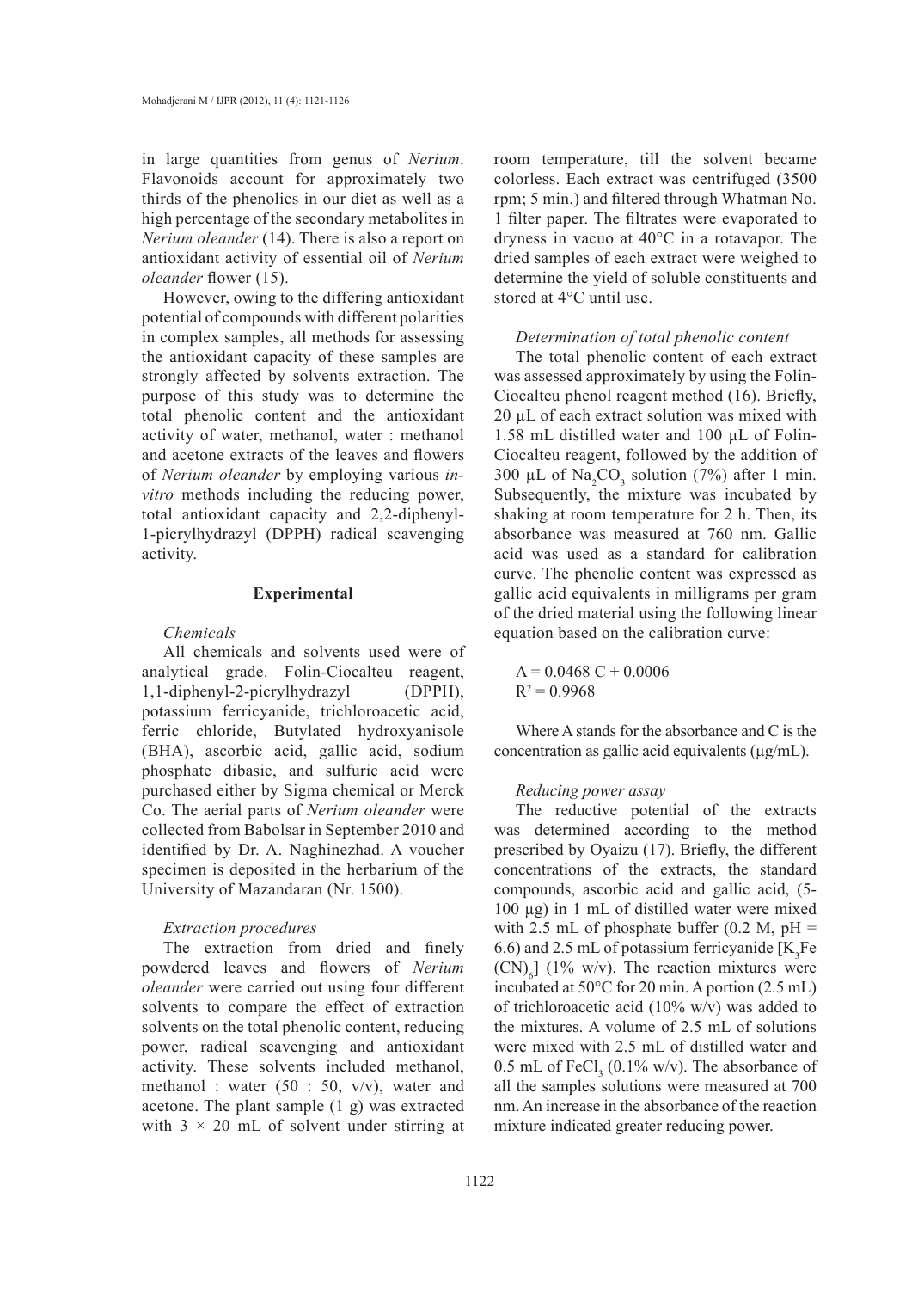| <b>Leaves extracts</b> | Yield $(\% )$ | Total phenolics (%) | <b>Flowers extracts</b> | Yield $(\% )$ | Total phenolics (%) |
|------------------------|---------------|---------------------|-------------------------|---------------|---------------------|
| LМ                     | 18.7          | $4.54 \pm 0.23$     | FM                      | 48.8          | $7.52 \pm 0.93$     |
| <b>LMW</b>             | 22.1          | $4.25 \pm 0.23$     | <b>FMW</b>              | 41.4          | $7.15 \pm 0.43$     |
| LA                     | 12.6          | $2.08 \pm 0.38$     | FA                      | 13.7          | $6.24 \pm 0.57$     |
| LW                     | 11.6          | $4.21 \pm 0.29$     | FW                      | 35.1          | $7.13 \pm 0.49$     |

**Table 1.** Extract yield and total phenolic contents of different solvent extracts from *Nerium oleander*.

All the values are mean  $\pm$  SD; Standard Deviation. The phenolic contents are expressed as  $\mu$ g gallic acid equivalent per 100  $\mu$ g extract. L: Leaves; F: Flowers; M: Methanol; W: water; MW, Methanol-Water; A: Acetone.

#### *DPPH radical scavenging activity*

The ability of the extracts to scavenge the DPPH radicals was determined according to the method of Blois (18). Briefly, 1 mL of methanolic solution of DPPH˙ (0.1 mM) was mixed with 3 mL of extract solution in methanol (containing 2-25 µg of the dried extract). The mixture was then vortexed vigorously and allowed to stand at room temperature for 15 min. The absorbance was measured at 515 nm and its activity was expressed as the percentage of DPPH˙ scavenging relative to the control sample using the following equation:

#### DPPH scavenging activiyy  $(\%)=100 \times$

#### Absorbance of control - Absorbance of sample

## Absorbance of control

#### *Total antioxidant capacity*

This assay is based on the reduction of Mo (VI) to Mo (V) by the sample and the subsequent formation of a green phosphate/Mo (V) complex at acidic pH (19). An aliquot of 0.3 mL of the sample solution (containing 100 µg of the dried extract in the corresponding solvent) was combined in a glass tube with 3 mL of reagent solution (0.6 M sulphuric acid, 28 mM sodium phosphate, and 4 mM ammonium molybdate). The tubes were incubated in a boiling water bath at 95°C for 90 min. Then, the samples were cooled to room temperature and the absorbance of the resultant solution was measured at 695 nm against the blank. A typical blank solution was prepared in the same conditions by replacing the sample with an appropriate volume of the same solvent used for the sample.

# *Statistical analysis*

All the experiments were carried out in triplicates and the results are reported as mean  $\pm$ standard deviation. The analysis was performed using GraphPad Prism for windows.

#### **Results and Discussion**

#### *Extract yield and total phenolics*

The yields and amounts of the total phenolic contents for different extracts from the leaves and flowers of *Nerium oleander* are listed in Table 1. The amount of the total phenolic content expressed as mg gallic acid equivalent per g of dried material ranged from 2.628 in the acetone extract to 9.402 in the aqueous methanol extract and 8.547 in the acetone extract to 36.690 in the methanol extract for the leaves and flowers respectively. Aqueous methanol and methanol were found to be the most effective solvents in the extraction of the phenolic content from *Nerium oleander* leaves and flowers, respectively. This is in agreement with the reports in literature that methanol is a widely used and effective solvent for extraction of phenols.

#### *Reducing power*

Different studies have indicated that the reducing capacity of bioactive compounds is associated with the antioxidant activity (20). In this study, the reducing power of *Nerium oleander* extracts and the reference compounds (ascorbic acid and gallic acid) were determined. All extracts showed some degree of electron donation capacity in a concentration-dependent manner (Figures 1 and 2), but the capacities were lower than that of ascorbic acid or gallic acid. The methanolic and aqueous methanolic extracts of the leaves containing the highest amount of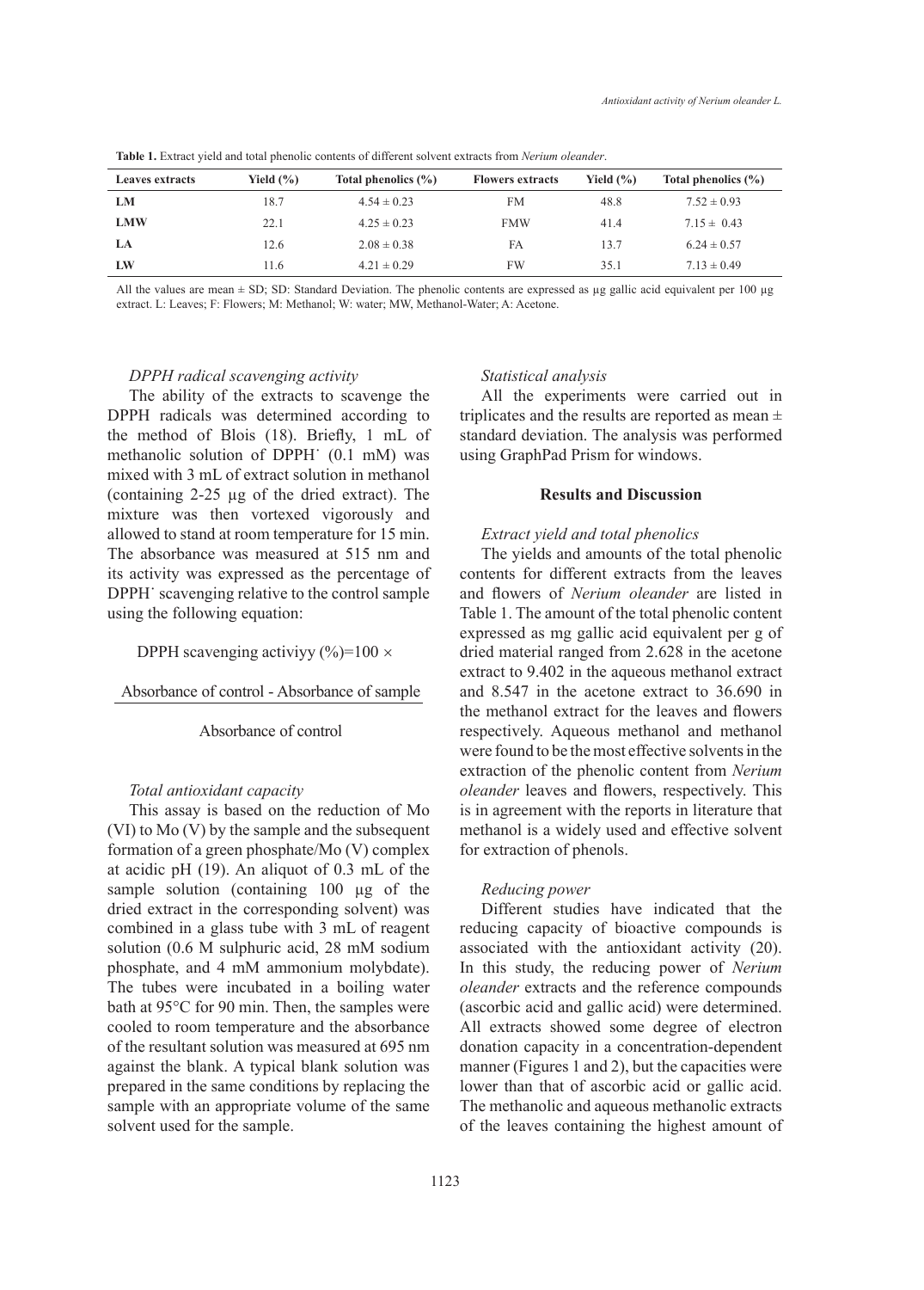

**Figure 1.** Reducing power of leaves of *Nerium oleander* indicating the amount of dried extract added into the test sample.

The standard ascorbic acid and gallic acid were used. For abbreviation refer to Table 1.

total phenolics, were the most potent reducing agents, whereas the acetone extract containing that showed the least amount of phenolics content, was the weakest in the activity.

## *Reducing power*

Different studies have indicated that the reducing capacity of bioactive compounds is associated with the antioxidant activity (20). In this study, the reducing power of *Nerium oleander* extracts and the reference compounds (ascorbic acid and gallic acid) were determined. All extracts showed some degree of electron donation capacity in a concentration-dependent manner (Figures 1 and 2), but the capacities were lower than that of ascorbic acid or gallic acid. The methanolic and aqueous methanolic extracts of the leaves containing the highest amount of total phenolics, were the most potent reducing agents, whereas the acetone extract containing that showed the least amount of **Table 2.** Comparison of reducing power of reducing the analysis of reducing the analysis of reducing the model of the came of the same of reducing the model of the same inducing the model of the same of the solution of re



**Figure 2** Reducing power of flowers of *Nerium oleander* indicating the amount of dried extract added into the test sample.

The standard ascorbic acid and gallic acid were used. For abbreviation refer to Table 1.

phenolics content, was the weakest in the activity.

#### *DPPH radical scavenging activity*

The DPPH radical has been extensively used to evaluate the reducing substances (21) and is a useful reagent for investigating the free radical scavenging activities of compounds. The radical scavenging activity of four extracts from *Nerium oleander* leaves and flowers, ascorbic acid and BHA at five concentrations was tested by DPPH method and the results are illustrated in Figures 3 and 4. The methanolic extracts from the leaves and flowers that contained the highest amounts of the total phenolics, were found to be the most active radical scavengers followed by aqueous methanol and acetone extracts. Interestingly, the extracts from the leaves showed relatively high DPPH scavenging activity comparing with those extracts from the flowers of *Nerium oleander*.

| <b>Leaves extracts</b> | Reducing Power (100 µg extract in test) | <b>Flowers extracts</b> | Reducing Power (100 µg extract in test) |
|------------------------|-----------------------------------------|-------------------------|-----------------------------------------|
| LМ                     | $0.059 \pm 0.004$                       | FM                      | $0.126 \pm 0.014$                       |
| <b>LMW</b>             | $0.068 \pm 0.004$                       | <b>FMW</b>              | $0.116 \pm 0.013$                       |
| LA                     | $0.049 \pm 0.001$                       | FA                      | $0.075 \pm 0.008$                       |
| LW                     | $0.074 \pm 0.005$                       | FW                      | $0.078 \pm 0.008$                       |

All the values are mean  $\pm$  SD; SD: standard deviation. There was 100  $\mu$ g of indicated extract in each sample. Standard ascorbic acid and gallic acid were used and absorbances in 700 nm were  $0.795 \pm 0.015$  and  $1.913 \pm 0.090$ , respectively. For abbreviation refer to Table 1.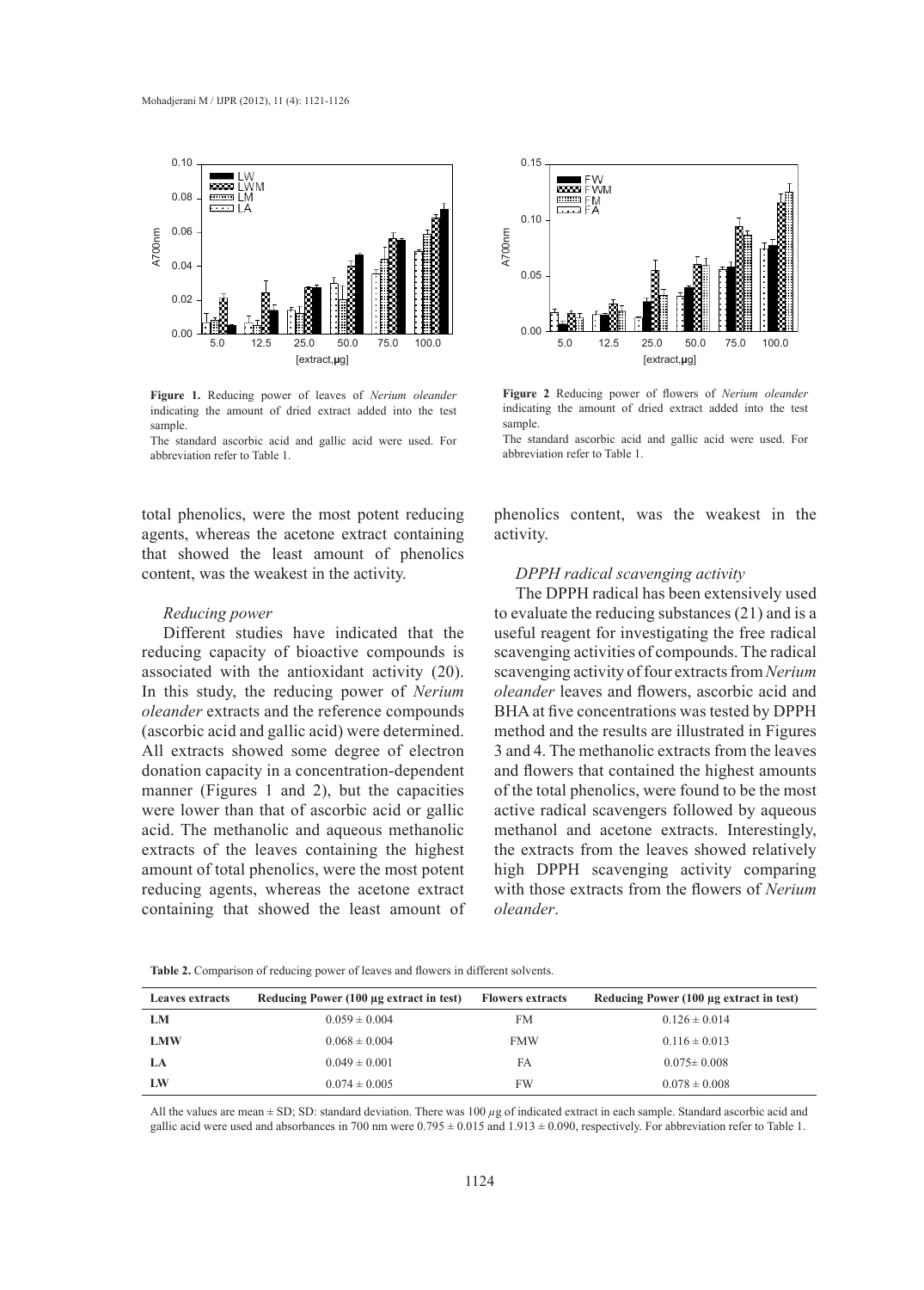

**Figure 3.** DPPH radical scavenging activity of four extracts of *Nerium oleander* leaves. BHA and ascorbic acid were used as positive controls. Each point was averaged from triplicate measurements with standard deviations falling within the data points. For abbreviation refer to Table 1.

# *Total antioxidant capacity*

Using the phosphomolybdenum assay, which is a quantitative method to evaluate the watersoluble and fat-soluble antioxidant capacity (total antioxidant capacity), shows the four extracts exhibited different levels of activity in a concentration-dependent manner. A higher activity was observed for 100 µg extract in the methanolic leaves extract (1.281 mg of ascorbic acid equivalents/mg extract) and in the aqueous extract of the flowers (2.930 mg of ascorbic acid equivalents/mg extract) (Table 3).

In conclusion, we showed that *Nerium oleander* possesses an effective antioxidant activity, which includes free radical scavenging and reducing power. Various solvent extracts from *Nerium oleander* leaves and flowers showed different levels of antioxidant activity in different test systems in a concentration-



**Figure 4.** DPPH radical scavenging activity of four extracts of *Nerium oleander* flowers. BHA and ascorbic acid were used as positive controls. Each point was averaged from triplicate measurements with standard deviations falling within the data points. For abbreviation refer to Table 1.

dependent manner. The antioxidant activity was correlated with the amount of the total phenolic content present in the respective extracts in each assay. Methanol and aqueous methanol were proved to be the most efficient solvents for the extraction of antioxidants from *Nerium oleander* flowers and leaves. The related extract contains the highest amount of phenolic contents and also exhibited the strongest antioxidant capacity in all the assays used here. These findings are useful for further research to identify, isolate and characterize the specific compound which is responsible for the higher antioxidant activity.

# **Acknowledgments**

Financial support of this work from the Research Council of University of Mazandaran is gratefully acknowledged.

| <b>Sample</b> | Antioxidant activity <sup>a†</sup> | <b>Sample</b> | <b>Antioxidant activity</b> |
|---------------|------------------------------------|---------------|-----------------------------|
| LM            | $1.280 \pm 0.02$                   | <b>FM</b>     | $2.330 \pm 0.04$            |
| <b>LMW</b>    | $1.246 \pm 0.01$                   | <b>FMW</b>    | $1.386 \pm 0.02$            |
| LA            | $0.982 \pm 0.01$                   | FA            | $1.596 \pm 0.04$            |
| LW            | $0.912 \pm 0.004$                  | <b>FW</b>     | $2.930 \pm 0.01$            |
| <b>BHA</b>    | $6.474 \pm 0.05$                   | <b>BHA</b>    | $6.474 \pm 0.05$            |

**Table 3.** Comparison of the total antioxidant activity of four extracts of *Nerium oleander* and BHA..

a : Total antioxidant capacity (phosphomolybdenum assay) was expressed in mg ascorbic acid equivalents/mg extract); †: 100 µg of dried extracts and BHA were used; All the values are mean  $\pm$  SD; SD: standard deviation, (n = 3); For abbreviation refer to Table 1.